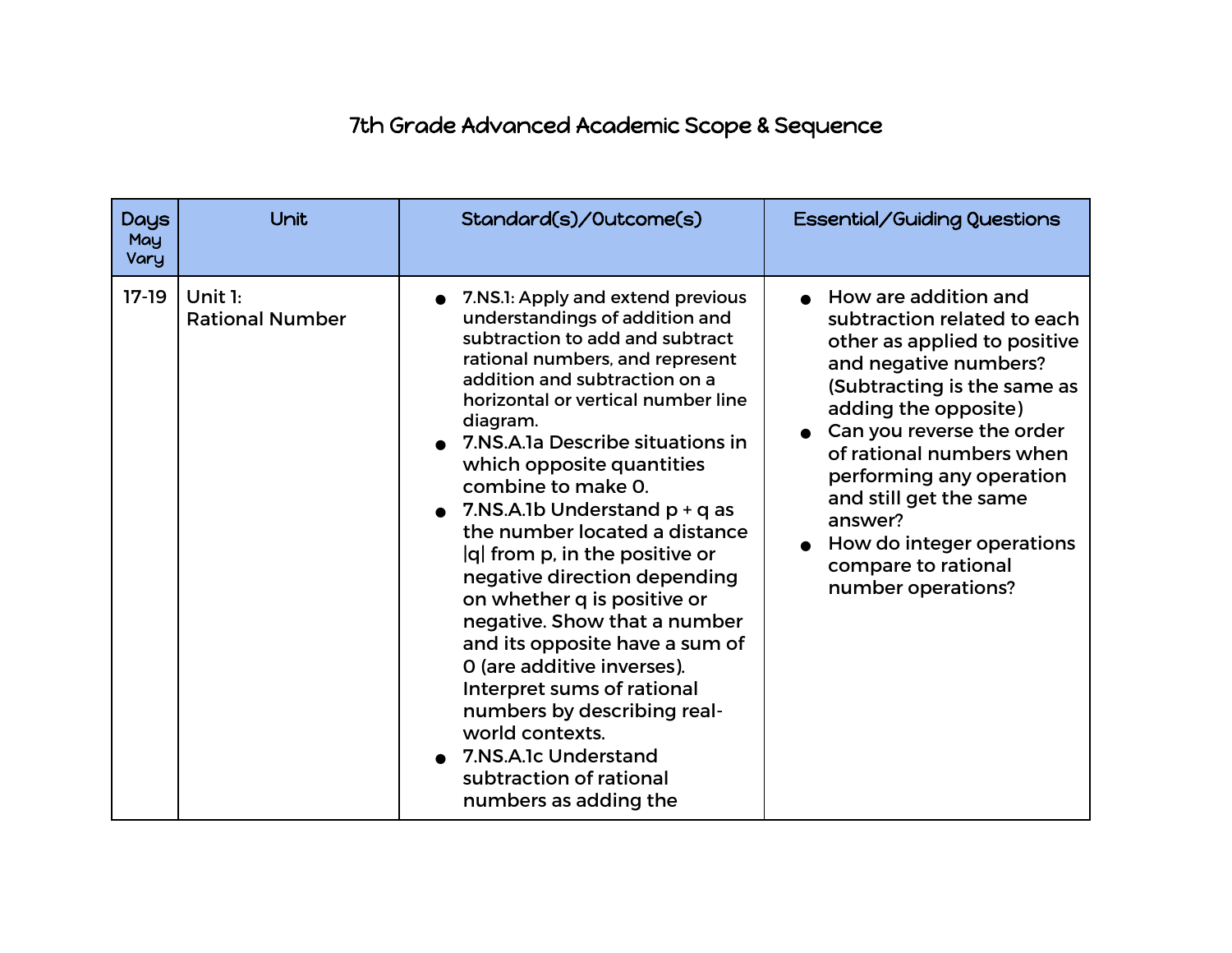| real-world contexts.<br>7.NS.2b. Understand that<br>integers can be divided, |  | additive inverse, $p - q = p + (-q)$ .<br>Show that the distance<br>between two rational numbers<br>on the number line is the<br>absolute value of their<br>difference, and apply this<br>principle in real-world<br>contexts.<br>7.NS.1d. Apply properties of<br>operations as strategies to add<br>and subtract rational numbers.<br>• 7.NS.2: Apply and extend<br>previous understandings of<br>multiplication and division and<br>of fractions to multiply and<br>divide rational number.<br>7.NS.2a. Understand that<br>multiplication is extended<br>from fractions to rational<br>numbers by requiring that<br>operations continue to satisfy<br>the properties of operations,<br>particularly the distributive<br>property, leading to products<br>such as $(-1)(-1) = 1$ and the rules<br>for multiplying signed<br>numbers. Interpret products of<br>rational numbers by describing |  |
|------------------------------------------------------------------------------|--|-----------------------------------------------------------------------------------------------------------------------------------------------------------------------------------------------------------------------------------------------------------------------------------------------------------------------------------------------------------------------------------------------------------------------------------------------------------------------------------------------------------------------------------------------------------------------------------------------------------------------------------------------------------------------------------------------------------------------------------------------------------------------------------------------------------------------------------------------------------------------------------------------|--|
|------------------------------------------------------------------------------|--|-----------------------------------------------------------------------------------------------------------------------------------------------------------------------------------------------------------------------------------------------------------------------------------------------------------------------------------------------------------------------------------------------------------------------------------------------------------------------------------------------------------------------------------------------------------------------------------------------------------------------------------------------------------------------------------------------------------------------------------------------------------------------------------------------------------------------------------------------------------------------------------------------|--|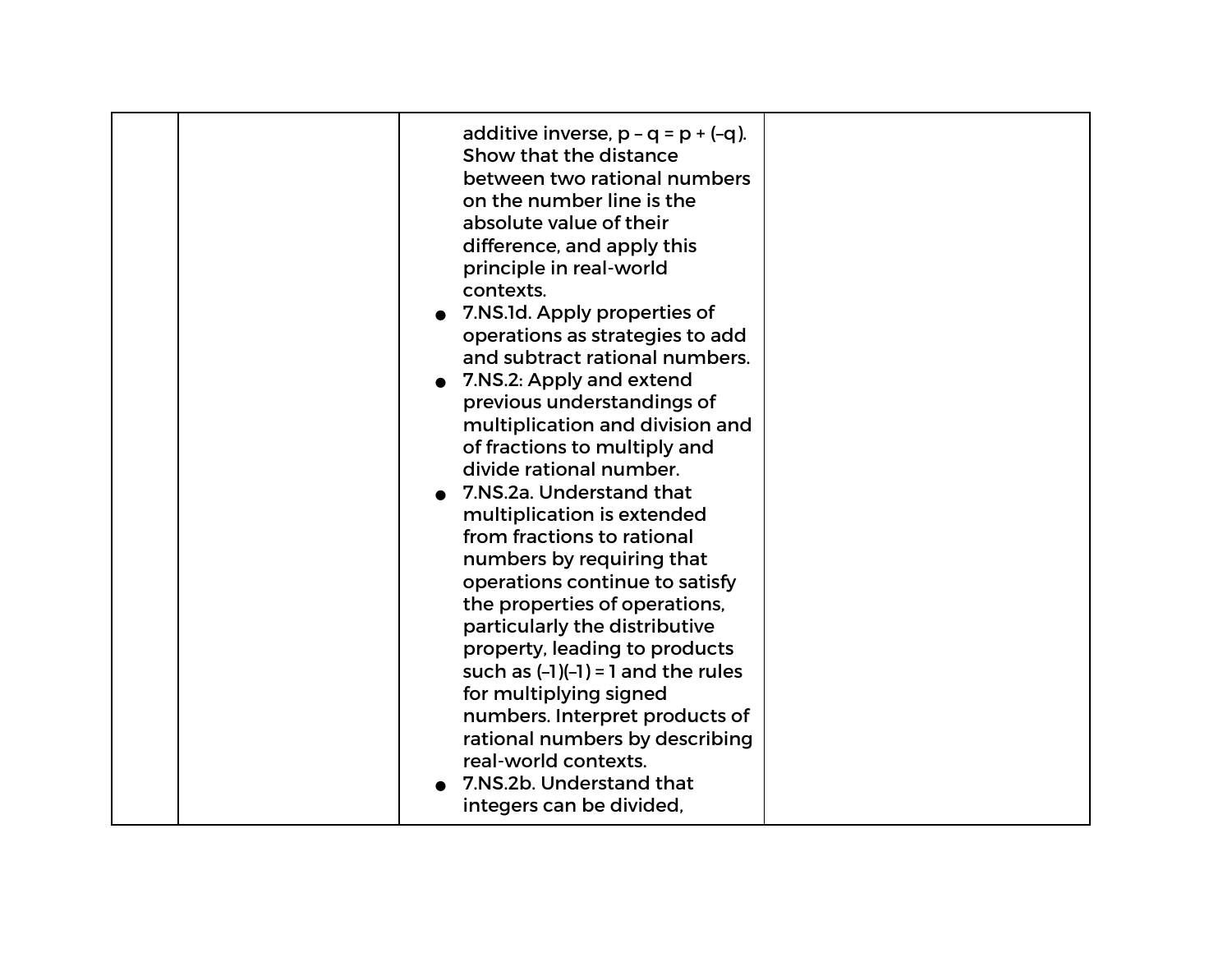|           |                                                               | provided that the divisor is not<br>zero, and every quotient of<br>integers (with non-zero divisor)<br>is a rational number. If p and q<br>are integers, then:<br>Interpret quotients of rational<br>numbers by describing real-<br>world contexts.<br>7.NS.A.3 Solve real-world and<br>mathematical problems involving<br>the four operations with rational<br>numbers.                                                                                                                                                                                    |                                                                                                                                                                                                                                                                                                                             |
|-----------|---------------------------------------------------------------|-------------------------------------------------------------------------------------------------------------------------------------------------------------------------------------------------------------------------------------------------------------------------------------------------------------------------------------------------------------------------------------------------------------------------------------------------------------------------------------------------------------------------------------------------------------|-----------------------------------------------------------------------------------------------------------------------------------------------------------------------------------------------------------------------------------------------------------------------------------------------------------------------------|
| $12 - 14$ | Unit 2:<br><b>Ratios and</b><br>Proportional<br>Relationships | 7. RP.1: Compute unit rates<br>associated with ratios of<br>fractions, including ratios of<br>lengths, areas and other<br>quantities measured in like and<br>or different units For example,<br>if a person walks mile in each<br>hour, compute the unit rate as<br>the complex fraction miles per<br>hour, equivalently 2 miles per<br>hour.<br>7.RP.2a. Recognize and<br>represent proportional<br>relationships between<br>quantities. Decide whether<br>two quantities are in a<br>proportional relationship, e.g.,<br>by testing for equivalent ratios | • What is the difference<br>between rate and unit<br>rate?<br>What is the constant of<br>proportionality in a table,<br>graph, or equation?<br>• How is a proportional<br>relationship represented<br>on a coordinate plane?<br>How can you use<br>proportional reasoning to<br>find missing lengths in a<br>scale drawing? |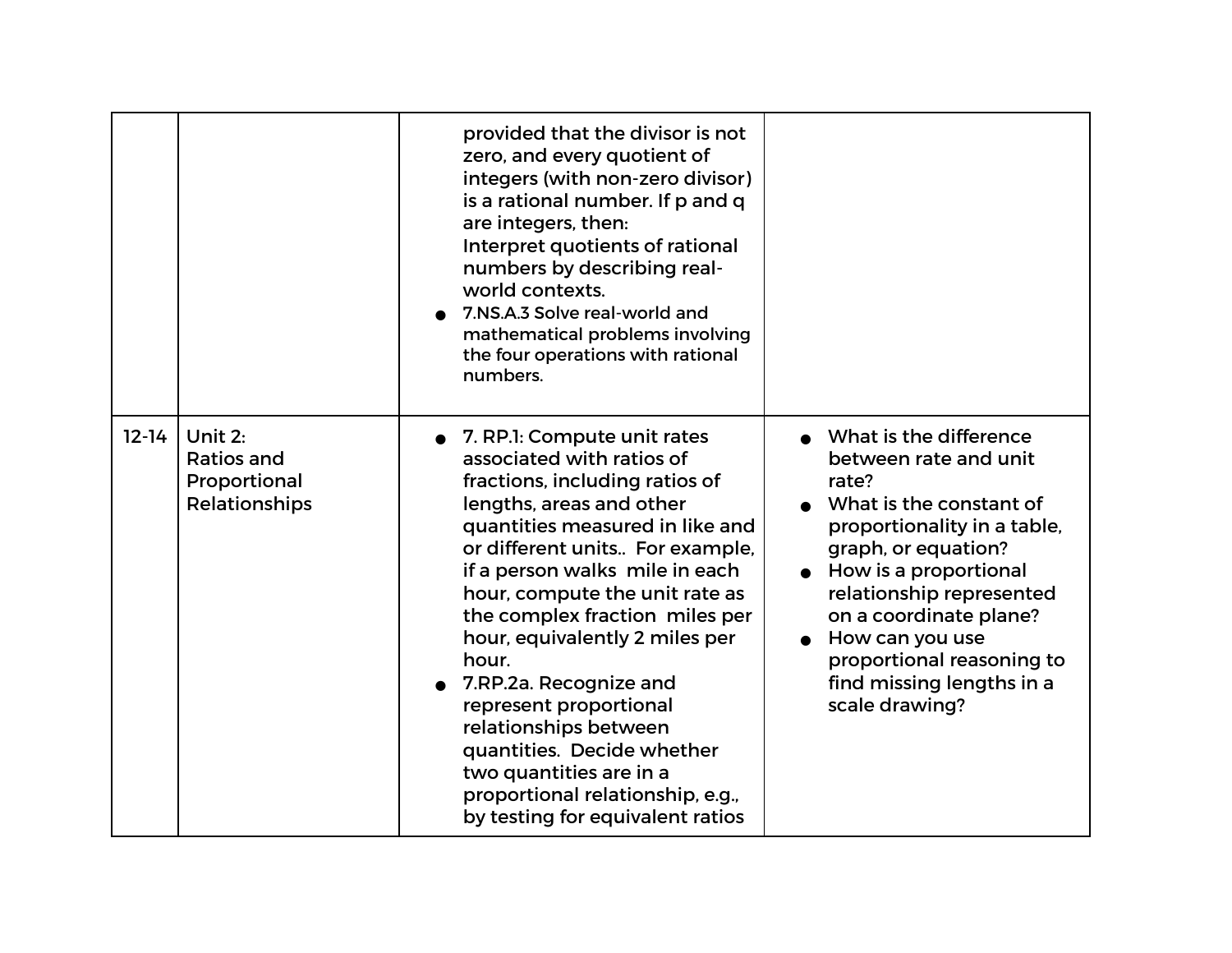| in a table or graphing on a<br>coordinate plane and<br>observing whether the graph is<br>a straight line through the<br>origin.<br>7.RP.2b. Identify the constant<br>of proportionality (unit rate) in<br>tables, graphs, equations,<br>diagrams and verbal<br>descriptions of proportional<br>relationships.<br>7.RP.2c. Represent proportional<br>relationships by equations. For<br>example, if total cost t is<br>proportional to the number of<br>n of items purchased at a<br>constant price p, the<br>relationship between the total<br>cost and the number of items<br>can be expressed as $t = pn$ .<br>7.RP.2d. Explain what a point<br>$(x, y)$ on the graph of a<br>proportional relationship<br>means in terms of the situation.<br>with special attention to the<br>points $(0, 0)$ and $(1, r)$ where r is<br>the unit rate<br>7.RP.3: Use proportional<br>relationships to solve multistep<br>ratio and percent problems.<br>Examples: simple interest, tax, |  |
|------------------------------------------------------------------------------------------------------------------------------------------------------------------------------------------------------------------------------------------------------------------------------------------------------------------------------------------------------------------------------------------------------------------------------------------------------------------------------------------------------------------------------------------------------------------------------------------------------------------------------------------------------------------------------------------------------------------------------------------------------------------------------------------------------------------------------------------------------------------------------------------------------------------------------------------------------------------------------|--|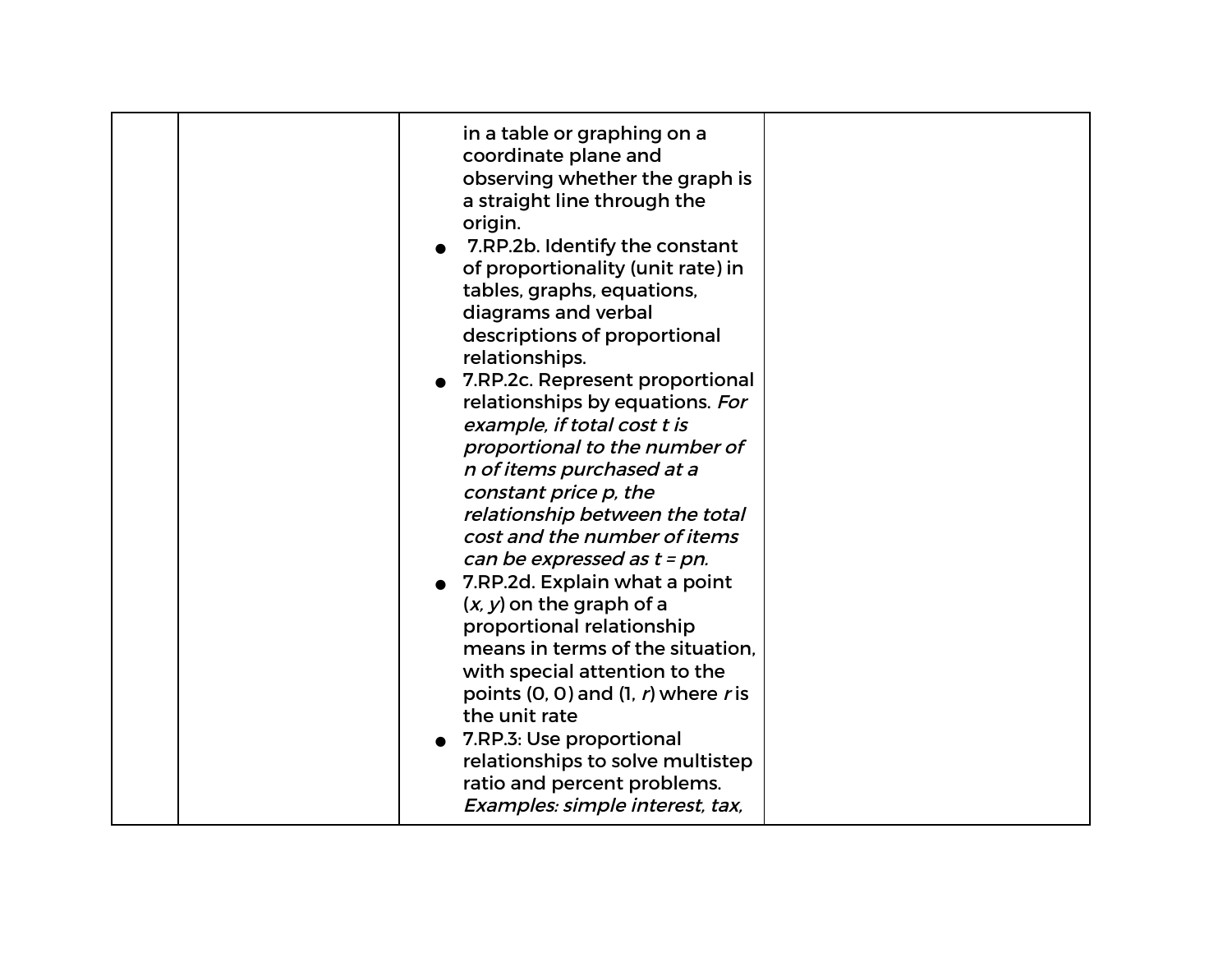|         |                          | markups and markdowns,<br>gratuities and commissions,<br>fees, percent increase and<br>decrease, percent error.<br>7.G.1: Solve problems involving<br>scale drawings of geometric<br>figures, including computing<br>actual lengths and areas from a<br>scale drawing and reproducing<br>a scale drawing at a different<br>scale.                                                                                                                                                                                                                                                                                                                                                                                        |                                                                                                                                                                                                                   |
|---------|--------------------------|--------------------------------------------------------------------------------------------------------------------------------------------------------------------------------------------------------------------------------------------------------------------------------------------------------------------------------------------------------------------------------------------------------------------------------------------------------------------------------------------------------------------------------------------------------------------------------------------------------------------------------------------------------------------------------------------------------------------------|-------------------------------------------------------------------------------------------------------------------------------------------------------------------------------------------------------------------|
| $10-12$ | Unit $3:$<br>Percentages | 7.EE.2: Understand that rewriting<br>an expression in different forms in<br>a problem context can shed light<br>on the problem and how the<br>quantities in it are related. For<br>example, $a + 0.05a = 1.05a$ means<br>that "increase by 5%" is the same<br>as "multiply by 1.05."<br>7.EE.3: Solve multi-step real-life<br>and mathematical problems<br>posed with positive and negative<br>rational numbers in any form<br>(whole numbers, fractions, and<br>decimals), using tools<br>strategically; apply properties of<br>operations to calculate with<br>numbers in any form; convert<br>between forms as appropriate;<br>and assess the reasonableness of<br>answers using mental<br>computation and estimation | How are proportions used<br>to solve percent problems?<br>• What methods of<br>computation can you use<br>to answer percent<br>problems?<br>What is the meaning of an<br>answer in the context of<br>the problem? |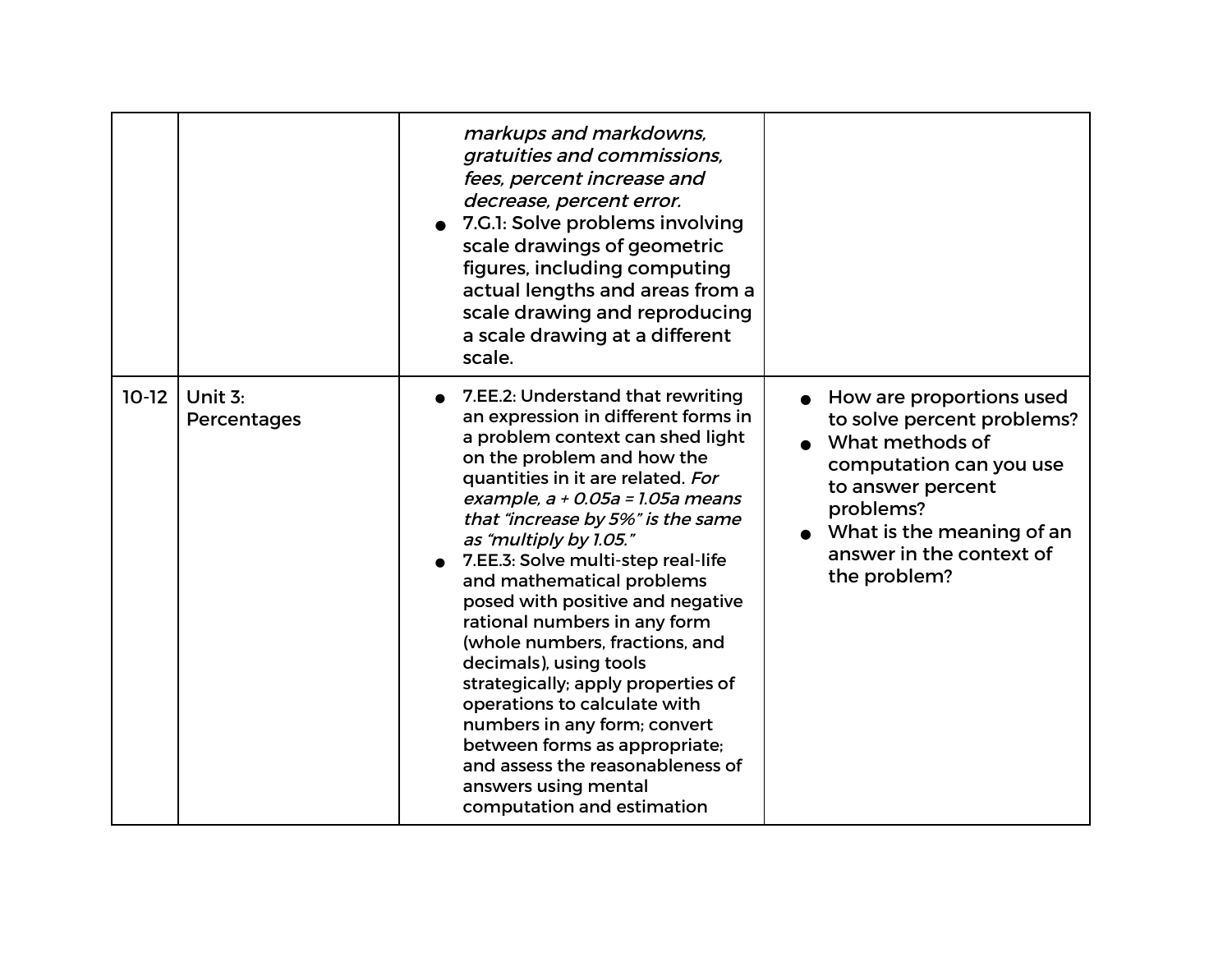| strategies.<br>7.RP.3: Use proportional<br>relationships to solve multistep<br>ratio and percent problems.<br>Examples: simple interest, tax,<br>markups and markdowns,<br>gratuities and commissions, fees,<br>percent increase and decrease,<br>percent error.                                                                                                                                                                                                                                                                                                                                        |  |
|---------------------------------------------------------------------------------------------------------------------------------------------------------------------------------------------------------------------------------------------------------------------------------------------------------------------------------------------------------------------------------------------------------------------------------------------------------------------------------------------------------------------------------------------------------------------------------------------------------|--|
| 7.EE.1: Apply properties of<br>operations as strategies to add,<br>subtract, factor, and expand<br>linear expressions with rational<br>coefficients.<br>7.EE.2: Understand that<br>rewriting an expression in<br>different forms in a problem<br>context can shed light on the<br>problem and how the<br>quantities in it are related. For<br>example, a + 0.05a = 1.05a<br>means that "increase by 5%" is<br>the same as "multiply by 1.05."<br>7.EE.3: Solve multi-step real-life<br>and mathematical problems<br>posed with positive and<br>negative rational numbers in<br>any form (whole numbers, |  |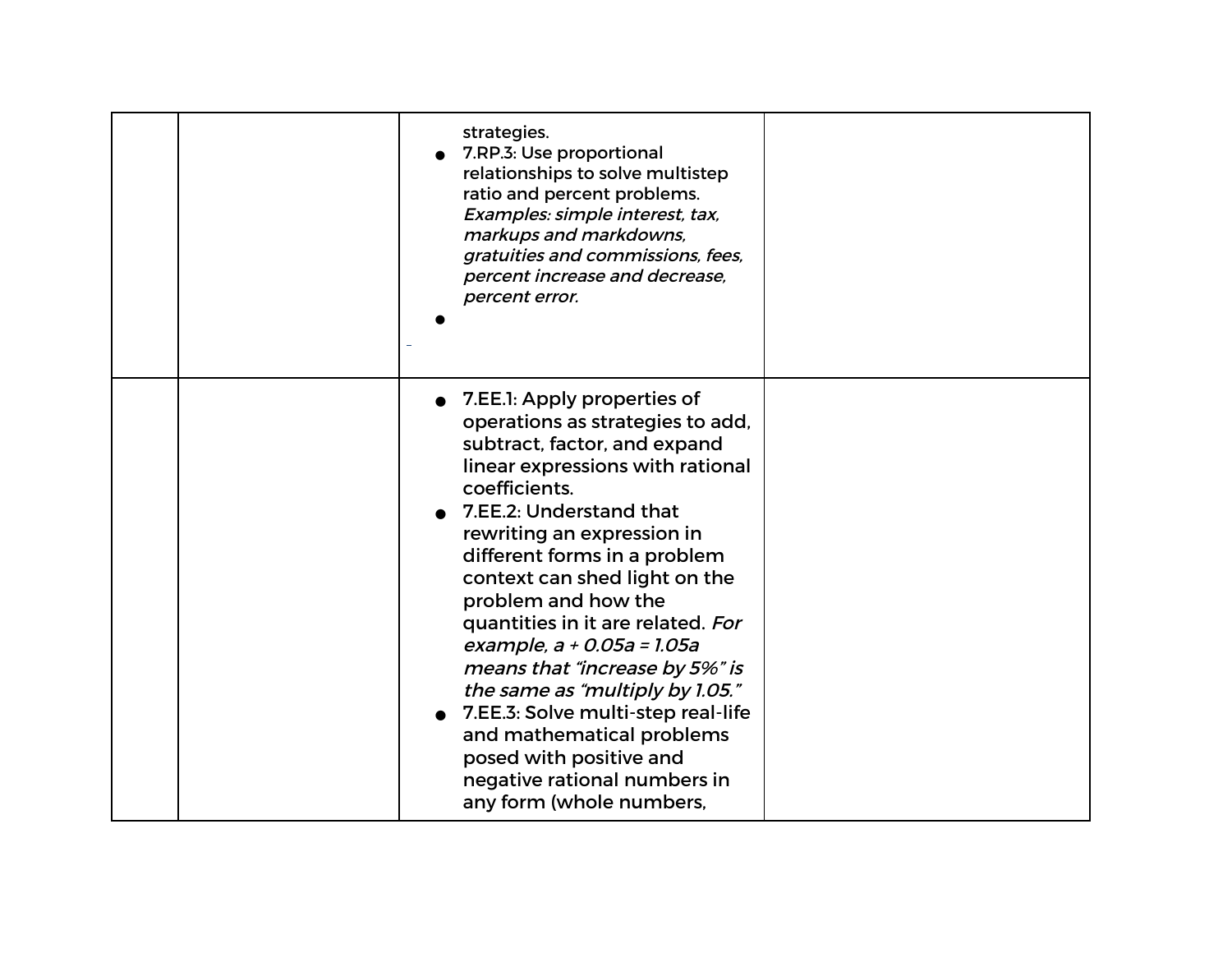| fractions, and decimals), using<br>tools strategically; apply<br>properties of operations to<br>calculate with numbers in any<br>form; convert between forms                                                                                                                                                                                                                                                                                     |  |
|--------------------------------------------------------------------------------------------------------------------------------------------------------------------------------------------------------------------------------------------------------------------------------------------------------------------------------------------------------------------------------------------------------------------------------------------------|--|
| as appropriate; and assess the<br>reasonableness of answers<br>using mental computation and<br>estimation strategies.<br>7.EE.4: Use variables to<br>represent quantities in a real-<br>world or mathematical<br>problem, and construct simple<br>equations and inequalities to<br>solve problems by reasoning<br>about the quantities.<br>7.EE.4a. Solve word problems<br>leading to equations of the<br>form $px + q = r$ and $p(x + q) = r$ , |  |
| where $p$ , $q$ , and r are specific<br>rational numbers; solve<br>equations of these forms<br>fluently; compare an algebraic<br>solution to an arithmetic<br>solution, identifying the<br>sequence of the operations<br>used in each approach. For<br>example, the perimeter of a<br>rectangle is 54 cm. Its length is<br>6 cm. What is its width?<br>7.EE.4b. Solve word problems                                                              |  |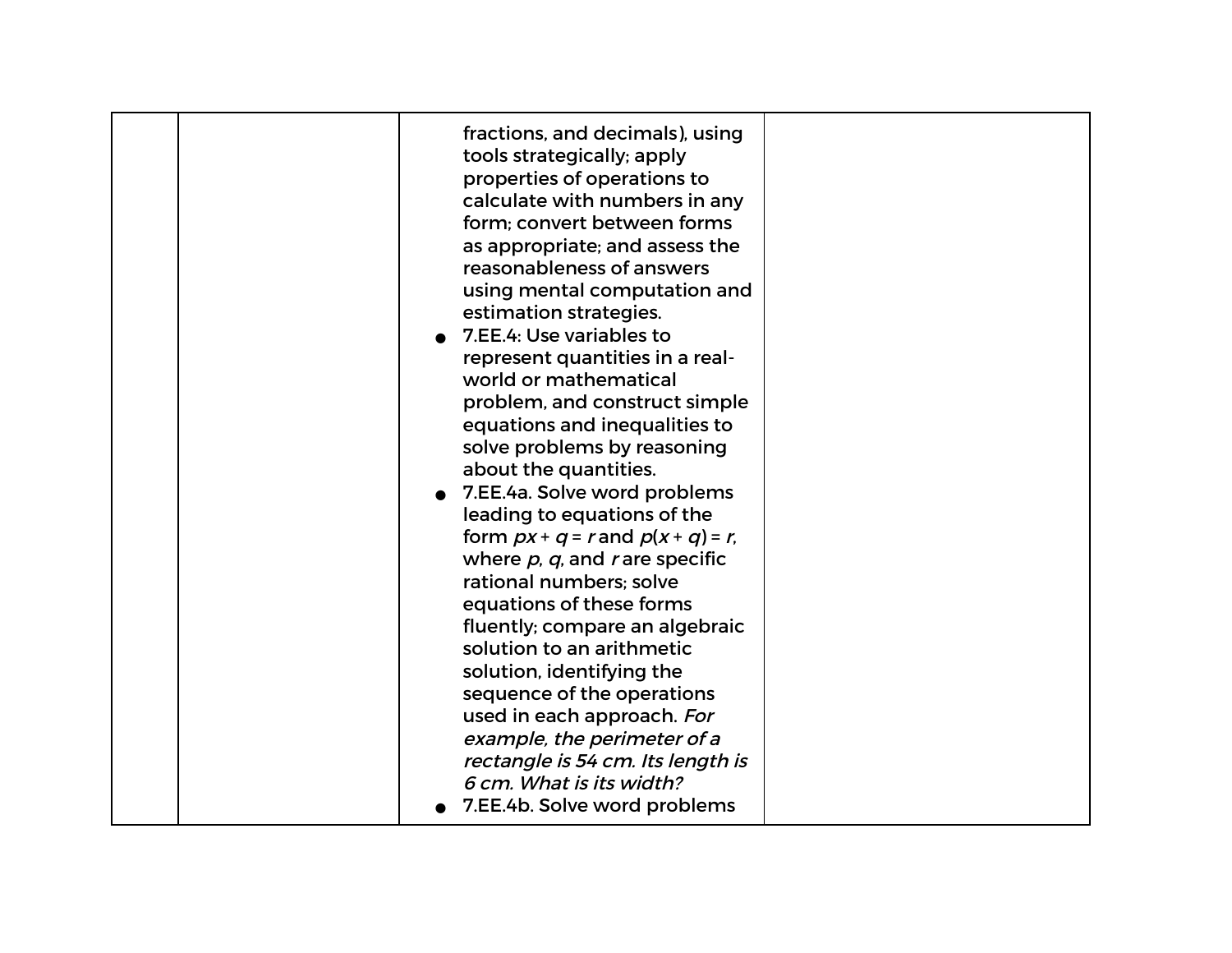|          |                          | leading to inequalities of the<br>form $px + q > r$ or $px + q < r$ ,<br>where $p$ , $q$ , and r are specific<br>rational numbers; graph the<br>solution set of the inequality<br>and interpret it in the context<br>of the problem. For example:<br>As a salesperson, you are paid<br>\$50 per week plus \$3 per sale.<br>This week you want your pay to<br>be at least \$100. Write an<br>inequality for the number of<br>sales you need to make, and<br>describe the solutions.<br>7.EE.B3: Solve multi-step real-<br>life and mathematical<br>problems posed with positive<br>and negative rational numbers<br>in any form (whole numbers,<br>fractions, and decimals), using<br>tools strategically. Apply<br>properties of operations to<br>calculate with numbers in any<br>form; convert between forms<br>as appropriate; and assess the<br>reasonableness of answers<br>using mental computation and<br>estimation strategies. |                           |
|----------|--------------------------|-----------------------------------------------------------------------------------------------------------------------------------------------------------------------------------------------------------------------------------------------------------------------------------------------------------------------------------------------------------------------------------------------------------------------------------------------------------------------------------------------------------------------------------------------------------------------------------------------------------------------------------------------------------------------------------------------------------------------------------------------------------------------------------------------------------------------------------------------------------------------------------------------------------------------------------------|---------------------------|
| $8 - 10$ | Unit 5:                  | 7.G.2: Draw (freehand, with                                                                                                                                                                                                                                                                                                                                                                                                                                                                                                                                                                                                                                                                                                                                                                                                                                                                                                             | How do angles relate to   |
|          | <b>Geometric Figures</b> | ruler and protractor, and with                                                                                                                                                                                                                                                                                                                                                                                                                                                                                                                                                                                                                                                                                                                                                                                                                                                                                                          | the polygons they create? |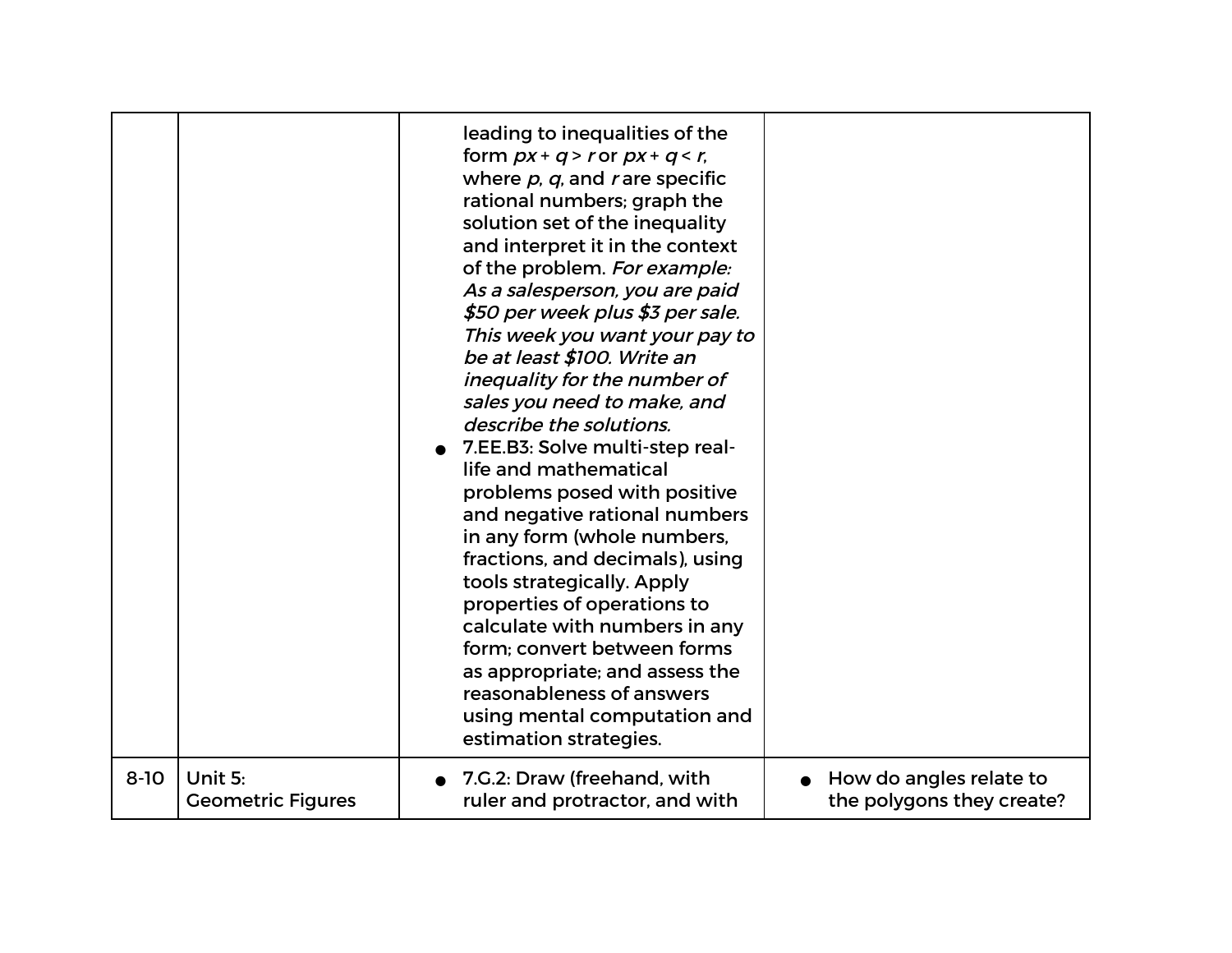|         |                                     | technology) geometric shapes<br>with given conditions. Focus on<br>constructing (drawing?)<br>triangles from three measures<br>of angles or sides, noticing<br>when the conditions<br>determine a unique triangle,<br>more than one triangle, or no<br>triangle.<br>7.G.5: Use facts about<br>supplementary,<br>complementary, vertical, and<br>adjacent angles in a multi-step<br>problem to write and solve<br>simple equations for an<br>unknown angle in a figure.                                       | $\bullet$ How can I use angle<br>relationships to solve for an<br>unknown or a missing<br>angle measurement?                                                                                               |
|---------|-------------------------------------|--------------------------------------------------------------------------------------------------------------------------------------------------------------------------------------------------------------------------------------------------------------------------------------------------------------------------------------------------------------------------------------------------------------------------------------------------------------------------------------------------------------|------------------------------------------------------------------------------------------------------------------------------------------------------------------------------------------------------------|
| $17-19$ | Unit 6: Measurement<br>and Geometry | 7.G.3: Describe the two-<br>dimensional figures that result<br>from slicing three-dimensional<br>figures, as in plane sections of<br>right rectangular prisms and right<br>rectangular pyramids.<br>7.G.4: Know the formulas for the<br>area and circumference of a circle<br>and use them to solve problems;<br>give an informal derivation of the<br>relationship between the<br>circumference and area of a circle.<br>7.G.6: Solve real-world and<br>mathematical problems<br>involving area, volume and | What techniques and tools<br>are appropriate for<br>determining<br>measurements of 2 or 3<br>dimensional objects?<br>What is the relationship<br>between the area of a<br>circle and its<br>circumference? |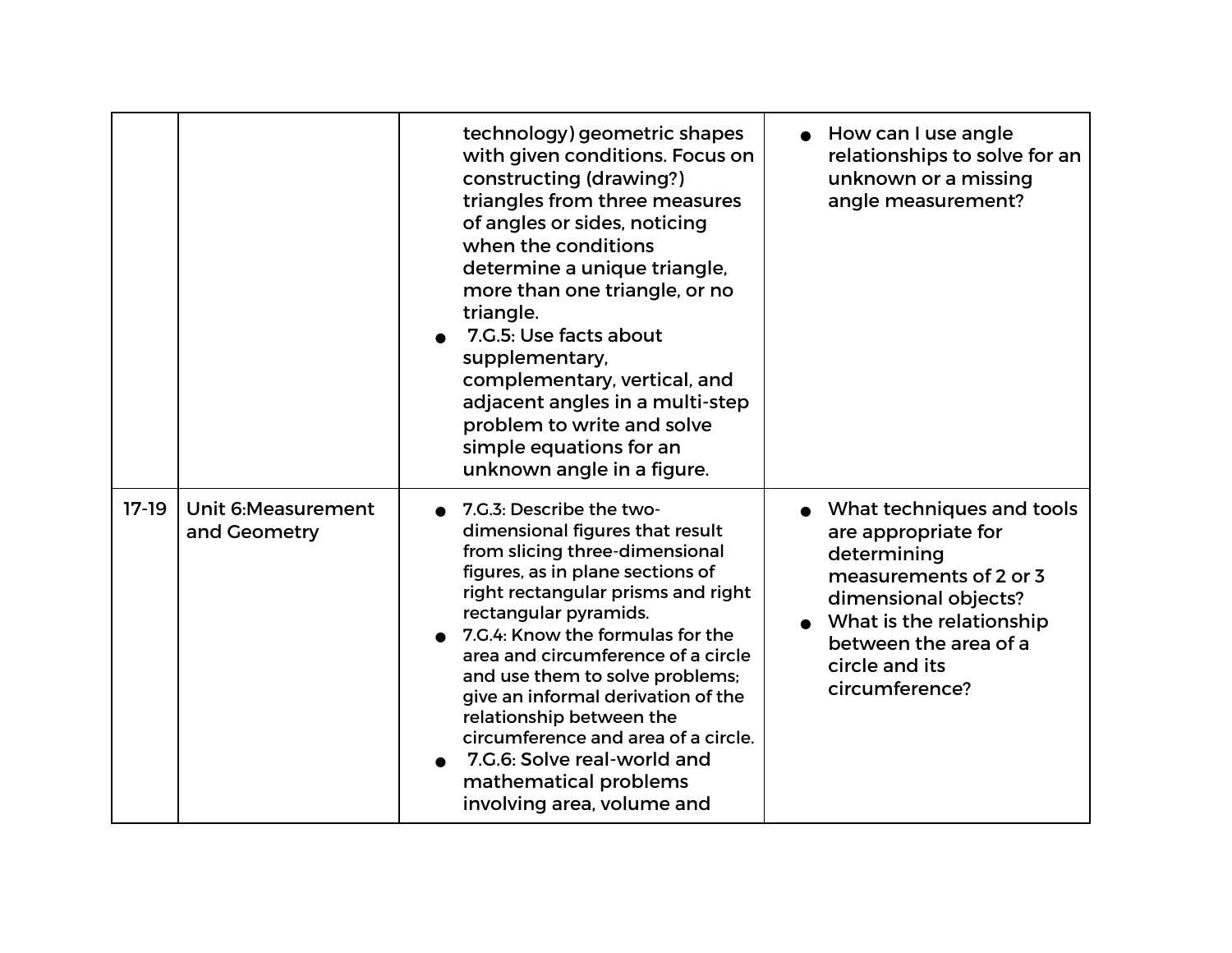|         |                              | surface area of two- and three-<br>dimensional objects composed<br>of triangles, quadrilaterals,<br>polygons, cubes, and right<br>prisms                                                                                                                                                                                                                                                                                                                                                                                                                                                                                                                                                                                                                                                                                   |                                                                                                                                                                                                                                                                                                                                              |
|---------|------------------------------|----------------------------------------------------------------------------------------------------------------------------------------------------------------------------------------------------------------------------------------------------------------------------------------------------------------------------------------------------------------------------------------------------------------------------------------------------------------------------------------------------------------------------------------------------------------------------------------------------------------------------------------------------------------------------------------------------------------------------------------------------------------------------------------------------------------------------|----------------------------------------------------------------------------------------------------------------------------------------------------------------------------------------------------------------------------------------------------------------------------------------------------------------------------------------------|
| $10-12$ | Unit 7:<br><b>Statistics</b> | 7.SP.1: Understand that<br>statistics can be used to gain<br>information about a population<br>by examining a sample of the<br>population; generalizations<br>about a population from a<br>sample are valid only if the<br>sample is representative of that<br>population. Understand that<br>random sampling tends to<br>produce representative<br>samples and support valid<br>inferences<br>7.SP.2: Use data from a random<br>sample to draw inferences about<br>a population with an unknown<br>characteristic of interest. Generate<br>multiple samples (or simulated<br>samples) of the same size to<br>gauge the variation in estimates<br>or predictions. For example,<br>estimate the mean word length in<br>a book by randomly sampling<br>words from the book; predict the<br>winner of a school election based | What makes a sample a<br>good representation of a<br>population?<br>• How do we know a<br>generalization or inference<br>about a population is<br>"valid"?<br>What makes two<br>numerical data<br>distributions similar or<br>different?<br>How are measures of<br>center, deviation and<br>variability used to compare<br>two sets of data? |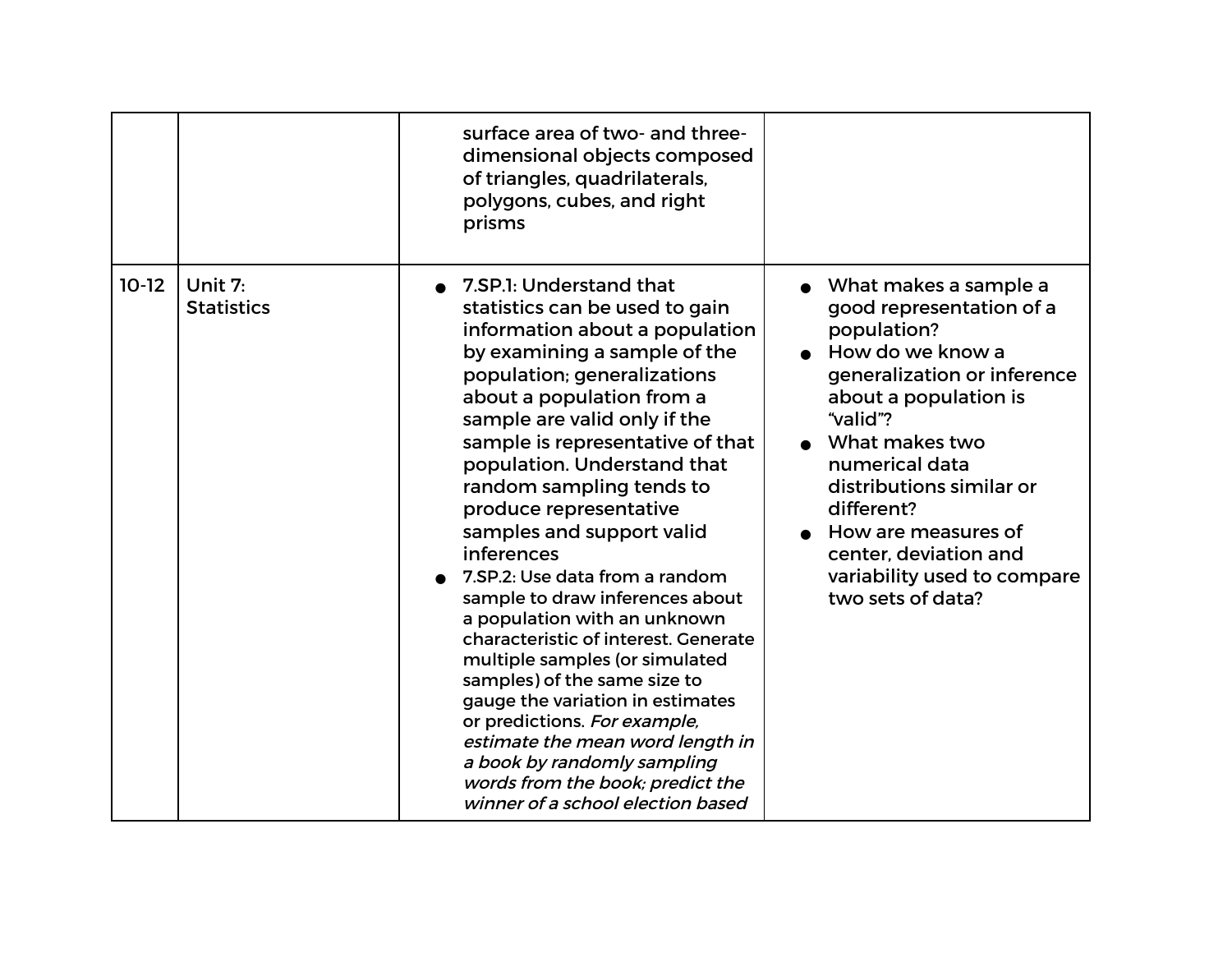|         |         | on randomly sampled survey data.<br>Gauge how far off the estimate or<br>prediction might be.<br>7.SP.3: Informally assess the<br>degree of visual overlap of two<br>numerical data distributions with<br>similar variabilities, measuring the<br>difference between the centers by<br>expressing it as a multiple of a<br>measure of variability. For<br>example, mean height of players<br>on the basketball team is. 10 cm<br>greater than mean height of<br>players on the soccer team, about<br>twice the variability (mean<br>absolute deviation) on either<br>team; on a dot plot, the separation<br>between the two distributions of<br>heights is noticeable<br>7.SP.4: Use measures of center<br>and measures of variability for<br>numerical data from random<br>samples to draw informal<br>comparative inferences about<br>two populations. For example,<br>decide whether the words in a<br>chapter of a seventh-grade<br>science book are generally<br>longer than the words in a<br>chapter of a fourth-grade<br>science book |                       |
|---------|---------|-----------------------------------------------------------------------------------------------------------------------------------------------------------------------------------------------------------------------------------------------------------------------------------------------------------------------------------------------------------------------------------------------------------------------------------------------------------------------------------------------------------------------------------------------------------------------------------------------------------------------------------------------------------------------------------------------------------------------------------------------------------------------------------------------------------------------------------------------------------------------------------------------------------------------------------------------------------------------------------------------------------------------------------------------|-----------------------|
| $10-12$ | Unit 8: | 7.SP.5: Understand that the                                                                                                                                                                                                                                                                                                                                                                                                                                                                                                                                                                                                                                                                                                                                                                                                                                                                                                                                                                                                                   | How are probabilities |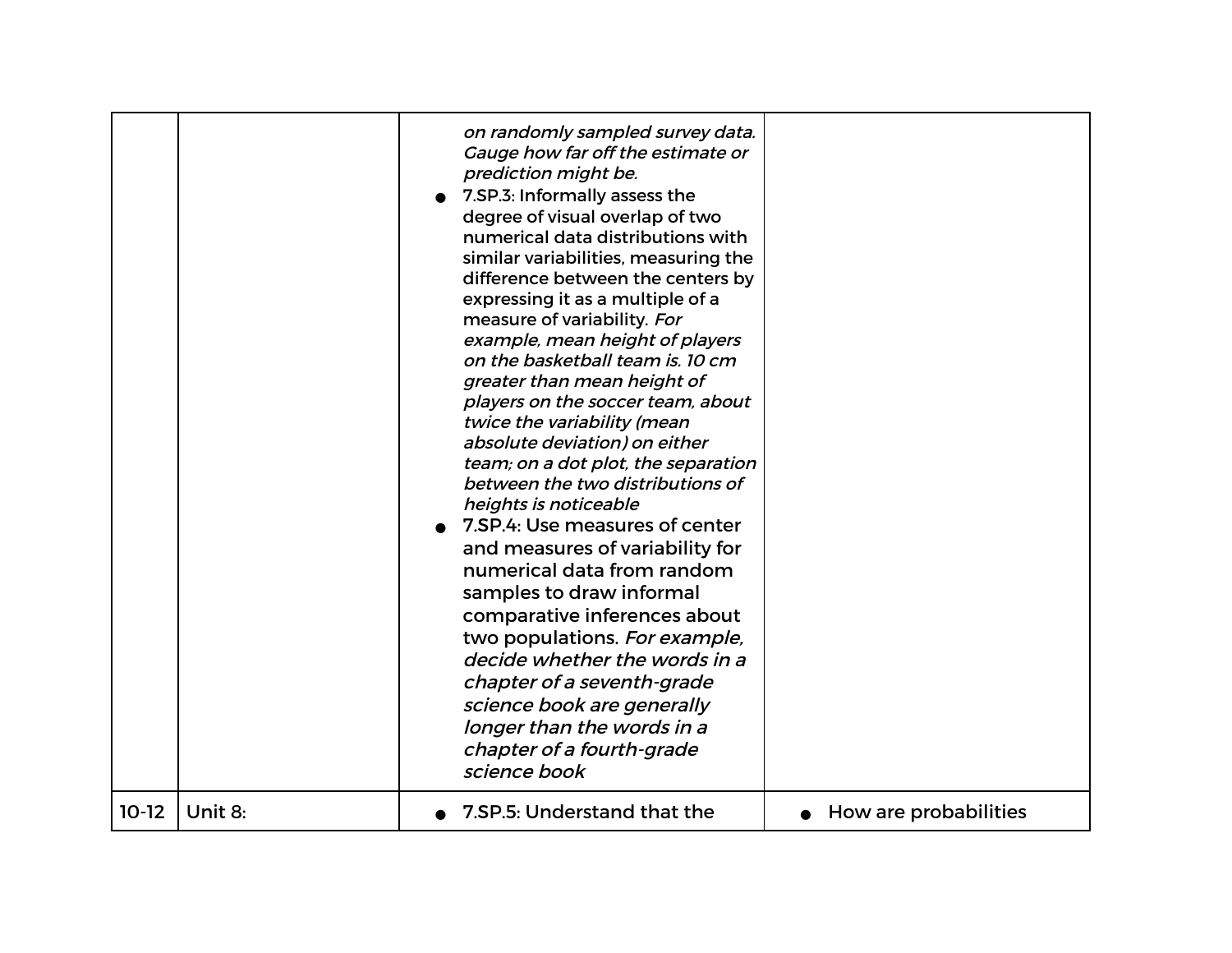| Probability | probability of a chance event is<br>a number between 0 and 1 that<br>expresses the likelihood of the<br>event occurring. Larger<br>numbers indicate greater<br>likelihood. A probability near 0<br>indicates an unlikely event, a<br>probability around 1/2 indicates<br>an event that is neither unlikely<br>nor likely, and a probability<br>near 1 indicates a likely event.<br>• 7.SP.6: Approximate the<br>probability of a chance event<br>by collecting data on the<br>chance process that produces<br>it and observing its long-run<br>relative frequency, and predict<br>the approximate relative<br>frequency given the<br>probability. For example, when<br>rolling a number cube 600<br>times, predict that a 3 or 6<br>would be rolled roughly 200<br>times, but probably not exactly<br>200 times.<br>7.SP.7: Develop a probability<br>model and use it to find<br>probabilities of events; compare<br>probabilities from a model to<br>observed frequencies; and if the<br>agreement is not good, explain<br>possible sources of the | expressed?<br>• What is the difference<br>between experimental and<br>theoretical probability?<br>What are ways to represent<br>the number of outcomes?<br>• How can probability be<br>used to determine the<br>likelihood of future events?<br>What type of model can be<br>used to represent a real life<br>situation involving<br>probability? |
|-------------|-----------------------------------------------------------------------------------------------------------------------------------------------------------------------------------------------------------------------------------------------------------------------------------------------------------------------------------------------------------------------------------------------------------------------------------------------------------------------------------------------------------------------------------------------------------------------------------------------------------------------------------------------------------------------------------------------------------------------------------------------------------------------------------------------------------------------------------------------------------------------------------------------------------------------------------------------------------------------------------------------------------------------------------------------------|---------------------------------------------------------------------------------------------------------------------------------------------------------------------------------------------------------------------------------------------------------------------------------------------------------------------------------------------------|
|-------------|-----------------------------------------------------------------------------------------------------------------------------------------------------------------------------------------------------------------------------------------------------------------------------------------------------------------------------------------------------------------------------------------------------------------------------------------------------------------------------------------------------------------------------------------------------------------------------------------------------------------------------------------------------------------------------------------------------------------------------------------------------------------------------------------------------------------------------------------------------------------------------------------------------------------------------------------------------------------------------------------------------------------------------------------------------|---------------------------------------------------------------------------------------------------------------------------------------------------------------------------------------------------------------------------------------------------------------------------------------------------------------------------------------------------|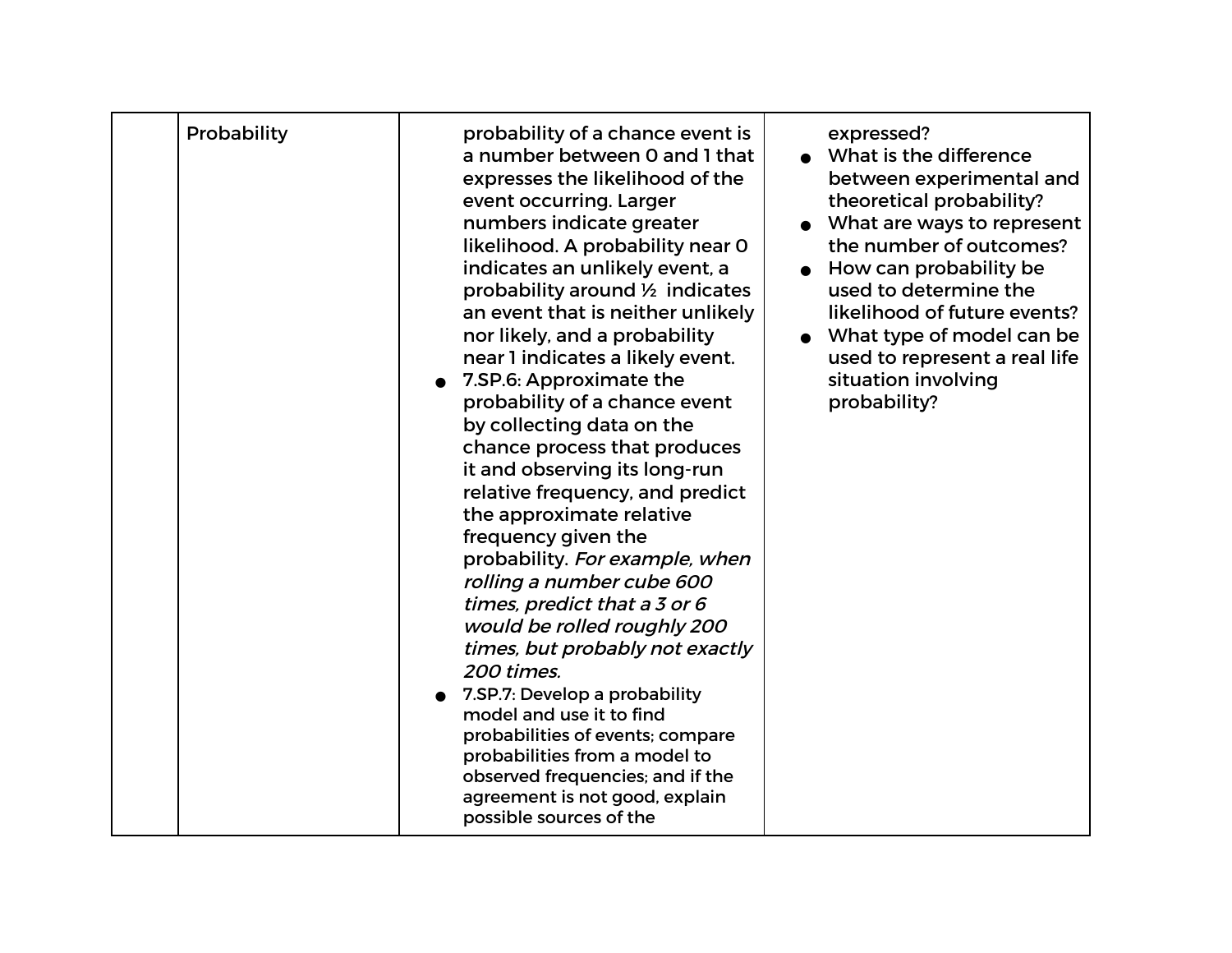| discrepancy.                                                   |  |
|----------------------------------------------------------------|--|
| 7.SP.7a. Develop a uniform                                     |  |
| probability model by assigning                                 |  |
| equal probability to all outcomes,                             |  |
| and use the model to determine                                 |  |
| probabilities of events. For                                   |  |
| example, if a student is selected at                           |  |
| random from a class, find the<br>probability that Jane will be |  |
| selected and the probability that a                            |  |
| girl will be selected.                                         |  |
| 7.SP.7b. Develop a probability                                 |  |
| model (which may not be                                        |  |
| uniform) by observing                                          |  |
|                                                                |  |
| frequencies in data generated                                  |  |
| from a chance process. For                                     |  |
| example, find the approximate                                  |  |
| probability that a spinning                                    |  |
| penny will land heads up or                                    |  |
| that a tossed paper cup will                                   |  |
| land open-end down. Do the                                     |  |
| outcomes for the spinning                                      |  |
| penny appear to be equally                                     |  |
| likely based on the observed                                   |  |
| frequencies?                                                   |  |
| 7.SP.8: Find probabilities of                                  |  |
| compound events using                                          |  |
| organized lists, tables, tree                                  |  |
| diagrams, and simulation.                                      |  |
| • 7.SP.8a. Understand that, just                               |  |
| as with simple events, the                                     |  |
| probability of a compound                                      |  |
|                                                                |  |